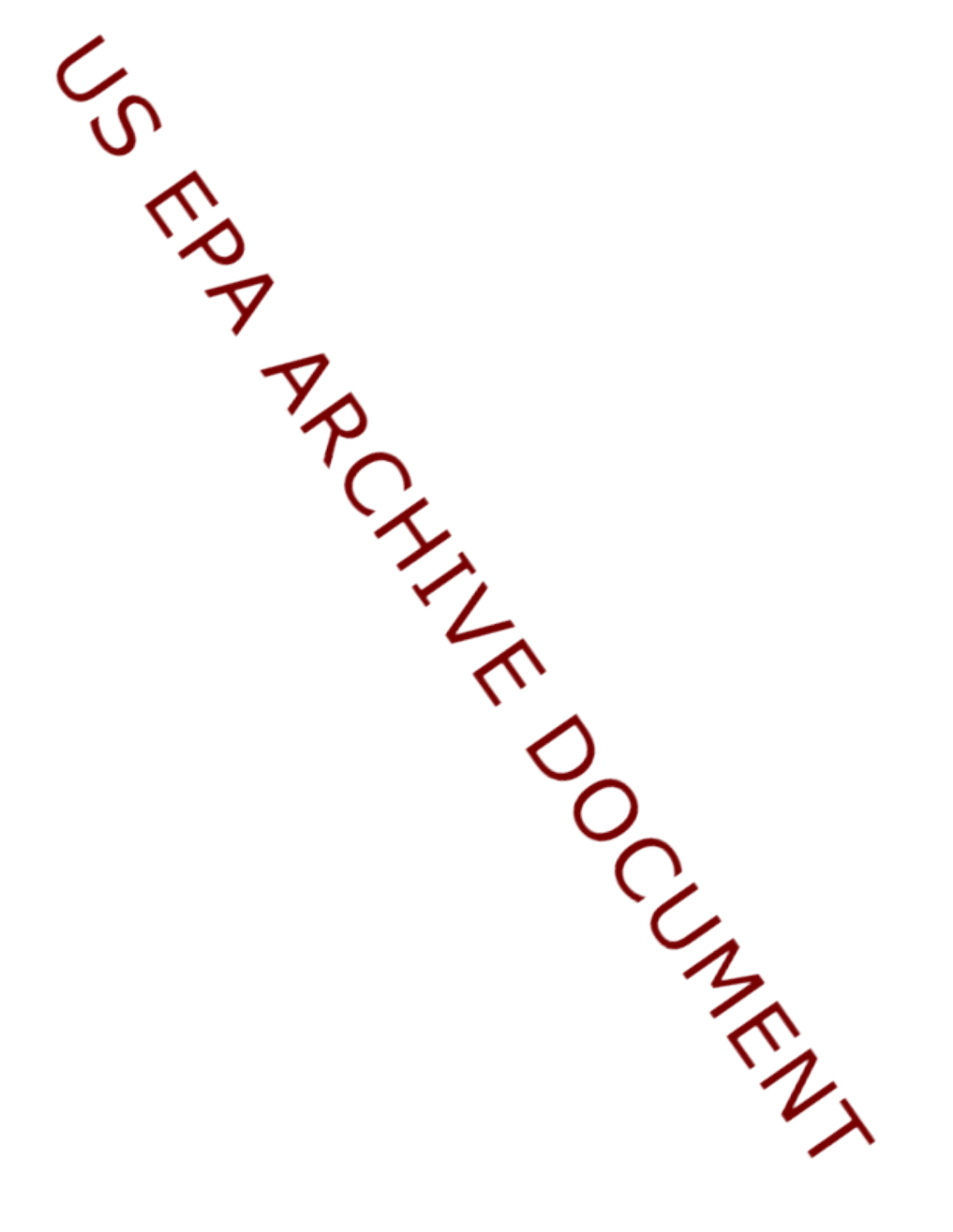| <b>AGENCY:</b>                                                                 | ENVIRONMENTAL PROTECTION AGENCY (EPA)              |
|--------------------------------------------------------------------------------|----------------------------------------------------|
| TITLE:                                                                         | "Engineering Excellence Through Hybrid Technology" |
| <b>ACTION:</b>                                                                 | Request for Applications (RFA)                     |
| <b>RFA:</b>                                                                    | EPA-OAR-OTAQ-08-09                                 |
| <b>CFDA:</b>                                                                   | 66.034                                             |
| <b>SUMMARY:</b> Formal Agency responses to questions regarding the subject RFA |                                                    |

**DATE:** December 1, 2008

## *Q1:* **Can you tell me if this application is open to 'for profit' entities?**

**A1:** No. For Profit entities are not eligible. In accordance with CFDA 66.034, applications will be accepted from states, local governments, territories, Indian Tribes, and possessions of the U.S., including the District of Columbia, international organizations, public and private universities and colleges, hospitals, laboratories, other public or private nonprofit institutions.

Non-profit organization, as defined by OMB Circular A-122, means any corporation, trust, association, cooperative, or other organization which: (1) is operated primarily for scientific, educational, service, charitable, or similar purposes in the public interest; (2) is not organized primarily for profit; and (3) uses its net proceeds to maintain, improve, and/or expand its operations. For this purpose, the term "non-profit organization" excludes (i) colleges and universities; (ii) hospitals; (iii) state, local, and federallyrecognized Indian tribal governments; and (iv) those non-profit organizations which are excluded from coverage of this Circular in accordance with paragraph 5 of the Circular.

Non-profit organizations described in Section  $501(c)(4)$  of the Internal Revenue Code that engage in lobbying activities as defined in Section 3 of the Lobbying Disclosure Act of 1995 are not eligible to apply.

Non-profit organizations that are eligible and wish to apply should follow instructions as indicated in the RFA.

#### *Q2. Would we need to partner with a non-profit entity like a university?*  If we need to partner with a non-profit entity, does the non-profit entity need to submit *the application or can a "For Profit" submit the application?*

**A2.** An application submitted by a "For Profit" entity would be ineligible. It is up to applicants (ie: For Profit companies) to determine how to qualify as an eligible entity for this RFA.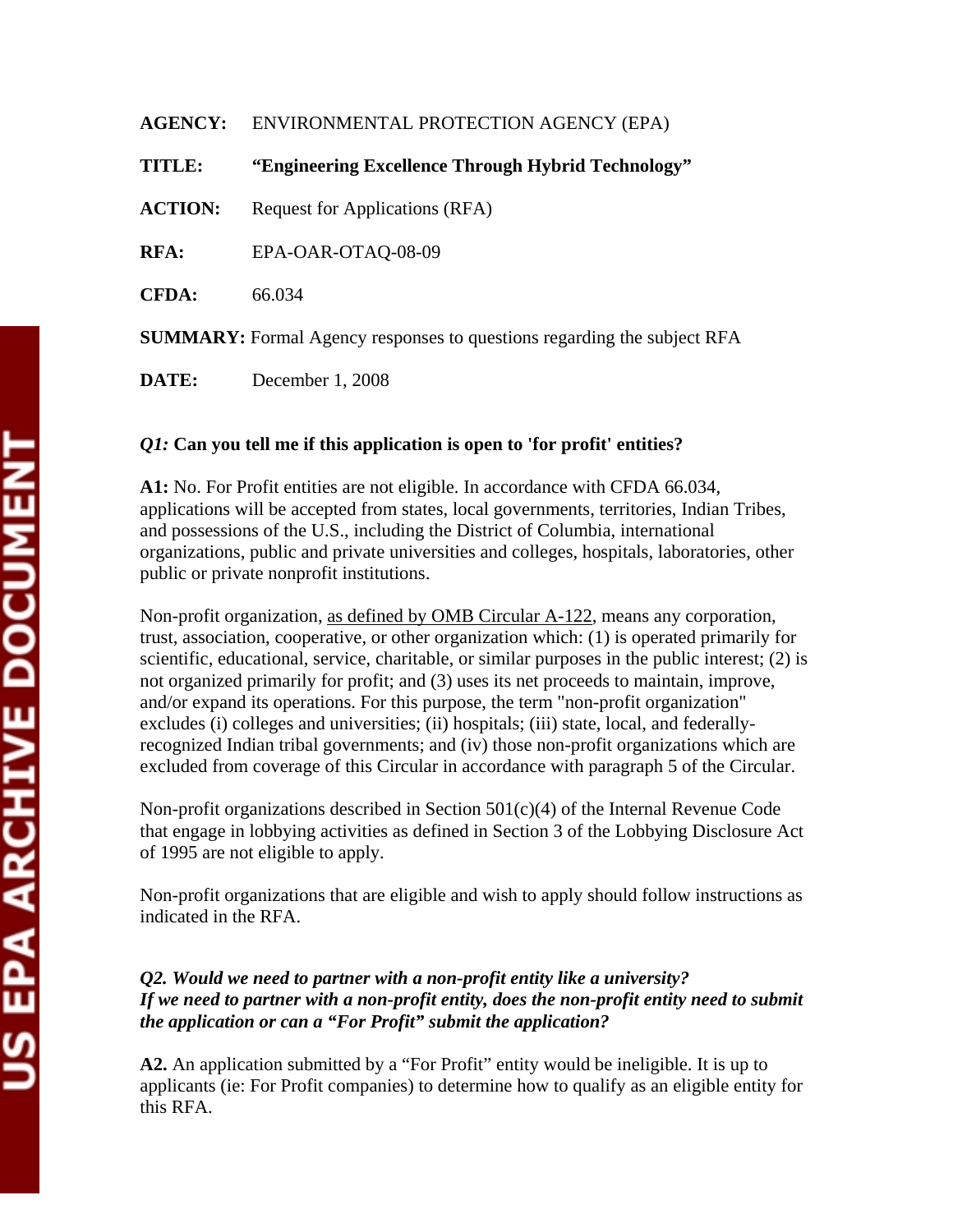*Q3: I have recently filed patents for advanced engines which, among other things, should be the most thermodynamically efficient engines ever constructed, once prototypes are constructed and proof of principle is established at the level of physical demonstration. Both patents describe compound cycle continuous combustion engines, tightly integrating the Brayton and Rankine cycles. The patents are alike in that both engines are readily configurable as turbogenerators. The patents differ in that one of the engines described is statorless.* 

#### *Do such inventions fall within the eligibility requirement of the above referenced solicitation?*

A3: No. Per the RFA's Threshold Eligibility Criteria, you "must address in the narrative proposal one or more of the project categories listed in Part 2 of Section I, Scope of Work of this announcement". Proposals must include all the narrative proposal requirements as stated in the RFA.

In addition, be aware that, per the RFA Threshold Eligibility Criteria, you "must address in [your] narrative proposals a plan for establishing a merit-based selection criteria for identifying qualified graduate students to pursue research in these areas." This graduate student research component is a fundamental part of the RFA, and is covered in Part 1 of Section I (Scope of Work) of the announcement: "EPA's CAT program is interested in partnership(s) with one or more eligible entities to expand the fundamental scientific\engineering understanding and increase the undergraduate and graduate engineering human capital in areas of interest to the program. The partnership(s) will support outstanding graduate students performing studies and research..."

Finally, also be aware that, per the CFDA 66.034 (cited in the RFA in part III A, "Eligible Entities"), "this activity will support surveys, studies, research, and/or investigations or demonstrations, performed by concerned, national, non-profit organizations."

## *Q4: The term Hydraulic Hybrid Vehicle (HHV) is repeatedly mentioned in the RFA. We understand these words separately, but we have some difficulty visualizing the technology that EPA refers to when the two words are combined. Please clarify the term "Hydraulic Hybrid Vehicle (HHV)"?*

**A4**: Hydraulic hybrid technology uses a hydraulic energy storage and propulsion system in the vehicle. This hydraulic system captures and stores a large fraction of the energy normally wasted in vehicle braking and uses this energy to help propel the vehicle during the next vehicle acceleration. The hydraulic system also enables the engine to operate more efficiently when it is needed.

Hydraulic hybrids draw from two sources of power to operate the vehicle - the diesel or gasoline engine and the hydraulic components. In other words, a typical diesel-powered or gasoline powered vehicle can be fitted with hydraulic components as a secondary energy storage system. The primary hydraulic components are two hydraulic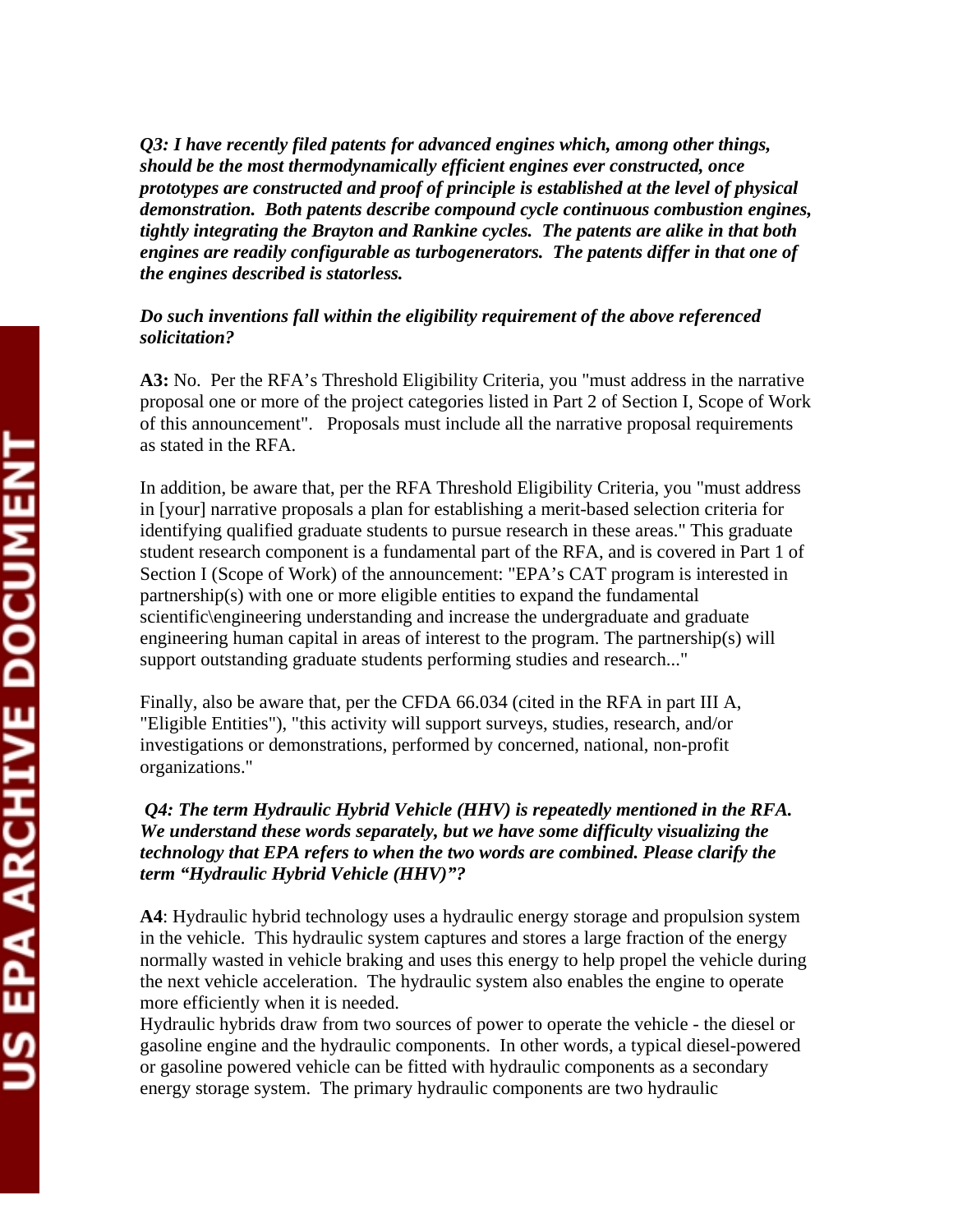accumulator vessels (a high-pressure accumulator capable of storing hydraulic fluid compressing inert nitrogen gas and a low-pressure accumulator) and one or more hydraulic pump/motor units.

**Benefits of Hydraulic Technology:** Hydraulic drivetrains are particularly attractive for vehicle applications that entail a significant amount of stop-and-go driving, such as urban delivery trucks or school buses. A major benefit of a hydraulic hybrid vehicle is the ability to capture and use a large percentage of the energy normally lost in vehicle braking. Hydraulic hybrids can quickly and efficiently store and release great amounts of energy due to a higher power density. This is a critical factor in maximizing braking energy recovered and increasing the fuel economy benefit. While the primary benefit of hydraulics is higher fuel economy, hydraulics also increase vehicle acceleration performance. Hydraulic hybrid technology cost-effectively allows the engine speed or torque to be independent of vehicle speed resulting in cleaner and more efficient engine operation.

## *Q5: My question relates to the scope of the technologies acceptable for this program. On page two (2) of the RFA in the Project Details section, paragraph 1, states:*

*The partnership(s) will support outstanding graduate students performing studies and research in the fields of: (1) advanced/cost effective HHV technologies, (2) advanced lean, ultra-efficient and cost effective engine/systems, (3) cost effective and clean, renewable (or lower greenhouse gas (GHG) alternative) transportation fuels, in order to identify barriers to technological innovation and analyze innovative strategies to overcome these barriers.* 

This appears to imply that items  $1 - 3$  represent three alternative fields and therefore they are not three mandatory requirements. Our project partner has a technology that meets the goals of items 2 and 3 above, and which has the potential to make green technology widely available at moderate cost. I am seeking guidance as to whether or not the program will accept proposals that do not directly involve hydraulic energy storage.

**A5:** We will accept proposals that do not directly involve hydraulic energy storage.

However, the context of this RFA is a collaboration with EPA to further optimize Hydraulic Hybrid Vehicle (HHV) technology. With that being the case, note that the first Evaluation Criterion (Section V Part A) states in part that an evaluation factor will be "the extent and quality to which the narrative proposal includes a well-conceived strategy for project collaboration with EPA to further optimize Hydraulic Hybrid Vehicle (HHV) technology ." Thus, although investigations directly involving hydraulic energy storage are not required, you should explain how your proposed investigations would further optimize HHV technology.

Also, be aware that one of the Threshold Eligibility Criteria (in Section III Part C) states that "Applications must address in their narrative proposals one or more of the project categories listed in Part 2 of Section I, Scope of Work of this announcement."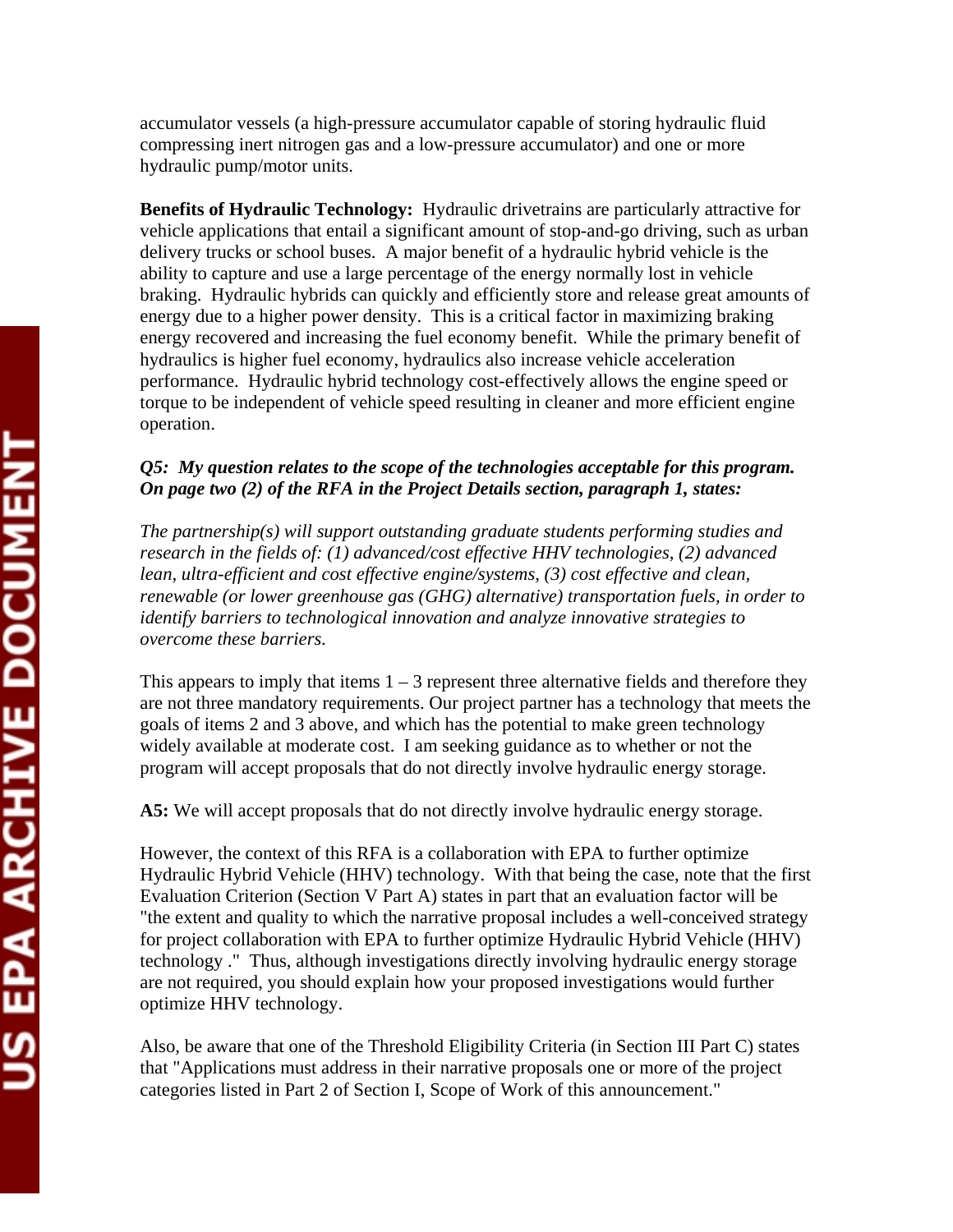# *Q6: Are exceptional undergraduate students eligible for the NVFEL on-site research activity described in the grant?*

**A6.** No, undergraduate students are not eligible. As stated in the RFA, only a selection criteria for exceptional graduate students will be accepted. In section III, Threshold Eligibility Criteria, the application is required to address a narrative proposal for establishing a "merit-based selection criteria" for identifying qualified **"graduate"** students to pursue research in these areas. The graduate student research component is a fundamental part of the RFA, and is covered in Part 1 of Section I (Scope of Work) of the announcement: "EPA's CAT program is interested in partnership(s) with one or more eligible entities to expand the fundamental scientific\engineering understanding and increase the undergraduate and graduate engineering human capital in areas of interest to the program. The partnership(s) will support outstanding graduate students performing studies and research..."

# *Q7: The grant describes "extended time periods" for the on-site research activity; can you help us to understand what time periods will be anticipated?*

**A7.** As stated in section III of the RFA, recipients will be required to spend extended periods of time at NVFEL, site of the hydraulic hybrid "demonstration" vehicles and EPA's advanced engine development activities, to integrate improvements developed by the recipients for collaboration with EPA. That being said, this project will take the form of a cooperative agreement between EPA and the recipient where close collaboration using state of the art experimental techniques in advanced engine development technology including HHV technology, etc is an essential component of the grant in order to allow recipients access to the tools, technology and expertise at NVFEL. Frequency of visit and access to the NVFEL is in the applicant's discretion.

Also be aware that per the RFA Threshold Eligibility Criteria, your application will be evaluated to the extent to which your physical location will affect your ability to successfully achieve the objectives of this announcement, specifically spending extended periods of time at NVFEL.

In addition, a detailed budget and estimated funding amounts for each project component/task is required in the narrative proposal. Include necessary resources for students to travel and perform project research at the NVFEL in Ann Arbor, MI. Also include any travel for applicant staff to attend meetings throughout the proposed project period to promote "Excellence in Engineering through Hybrid Technology" or to increase subgrantee applications.

## *Q8: Should the grant proposals include funding for the extended time period research activities at NVFEL, or will this be a separate allotment granted by the EPA?*

**A8.** Under Section II, Award Information of the RFA, The total estimated funding for this competitive opportunity shall not exceed \$1,350,000. In FY2009, total funding shall